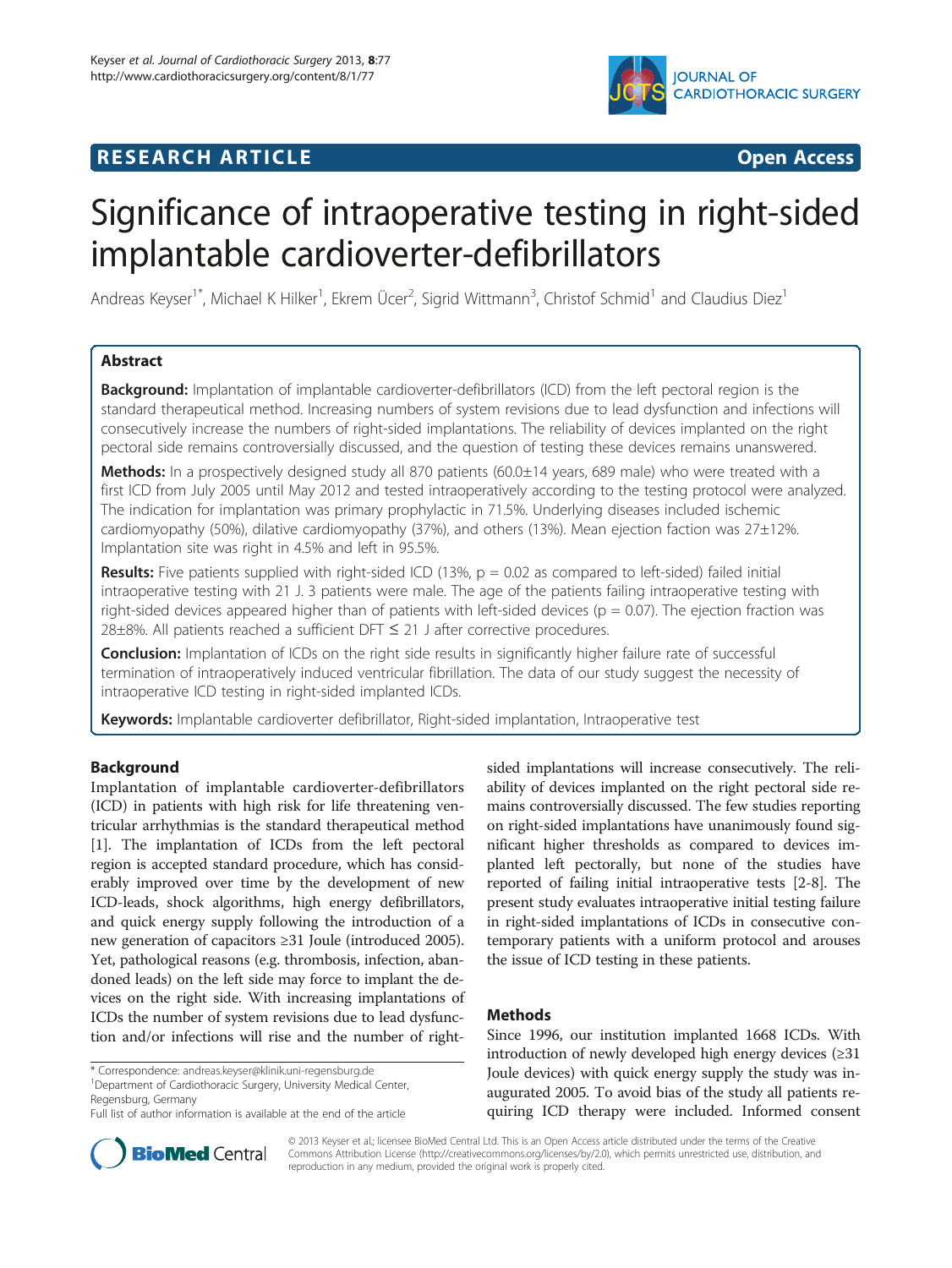was obtained from each patient and approval of the institutional review board is given. Within the study period from July 2005 until May 2012, 876 patients received their first ICD (1-, 2-, and 3-chamber) devices.

#### Exclusion criteria

Left ventricular thrombi were regarded as exclusion criterion to reduce the risk of embolization with respect to the intraoperative testing procedure. Patients requiring epicardial defibrillator patches also were excluded as they were not treated with endocardial defibrillator leads.

The primary endpoint of the study was patients failing the initial intraoperative testing of the system implanted.

# Surgery

All patients underwent general anesthesia for the operative procedure which was performed by a cardiac surgeon. Leads were placed via a cephalic vein and/or subclavian vein. Only dual coil defibrillation leads were implanted. Left ventricular leads were positioned either endocardially or epicardially. All devices were implanted subpectorally.

The devices were implanted on the left side in 831 (95.5%) of the patients. Due to occluded left subclavian vein or pacemaker on the right side 39 patients were treated with right sided devices.

All implanted systems were high energy ICDs with maximum deliverable shock energy ≥31 Joule (J) (Biotronic, Boston Scientific, Medtronic, and St. Jude Medical). Ventricular leads were placed in a right apical position, the distal end of the proximal coil near the atrium/superior caval vein junction. An adequate ventricular sensing of >6 mV and a pacing threshold of <1 V was attempted in all cases. Any antiarhythmic therapy was recorded.

# **Testing**

Initial testing was performed using active can and dual coil transvenuos lead. The superior caval vein coil and right ventricular coil was the cathode for the biphasic shock. According to the testing protocol ventricular fibrillation (VF) was induced by T-wave shock or - if T-wave shock failed to induce VF - by 50Hz pacing. The test shock was programmed at delivered energy of 21 J. The delivered energy of 21 J corresponds to a 10 J safety margin of a 31 J device. To avoid bias in the study, the 21 J margin was chosen, even if the delivered energy of an implanted device might have exceeded 31 J. In case of ongoing VF external defibrillation followed to terminate VF. If successful termination of VF could not be achieved with internal electrodes, the defibrillation lead was repositioned and testing was repeated, again with 21 J. Programming reversed polarity, single coil, and relocation of the device caudo-medially or laterally followed as further options if the system still failed to terminate VF, each step being tested again with 21 J.

#### Statistical analysis

Statistical analysis was performed with Stata 10.1 SE for Windows (StataCorp, College Station, TX, USA). Continuous data were first tested for normality with the Shapiro-Wilk test and graphically with Quantile-Quantile plots. If normally distributed, these data are presented as mean  $(\pm$  standard deviation) or, if non-normally distributed, as median with interquartile range. Dichotomous data were expressed as numbers and percentages. Univariate comparisons were tested with Fisher's exact test or the Chi-square test for categorical variables. The  $t$  test was used for continuous normally-distributed variables or Mann-Whitney's test for non-normally distributed data. The tests were performed two sided and a p-value of <0.05 was considered statistically significant.

# Results

Due to left cavity thrombi four patients had to be excluded from the study. Another two patients requiring epicardial defibrillator patches also had to be excluded. In the investigated group of 870 patients operated within the last six years no major adverse events including death, stroke, and cardio-pulmonary depression occurred during implantation and testing. 39 patients had right pectoral implantation of their device (4.5%).

Overall, 38 (4.3%) patients had a DFT >21 J with the initial shock configuration and underwent system correction. The mean age of patients failing the initial test with left sided devices proved to be significant lower when compared to the age of the general study population  $(60\pm14)$ years versus 51±14 years - ranging from 22 to 71 years, p<0.0001). Mean age of the patients with right-sided devices and failing the initial intraoperative test was comparable to the study population, and higher when compared to left-sided devices failing the initial intaoperative test (left  $49.6\pm14$  years, right  $61.5\pm7$  years, p=0.07). There were 25 male and 13 female patients. The ejection fraction was comparable in both groups. The initial test was failed by a total of 38 ICDs, 33 were implanted on the left (87%) and 5 on the right side (13%). The failing rate of implanted devices on the right side appeared to be significant higher than devices being implanted on the left side (p=0.023). Demographic data are summarized in Table [1](#page-2-0).

Of the 39 devices implanted right pectorally the indication for ICD implantation was prophylactic in 28 cases according to the MADIT criteria [[9](#page-4-0)]. The underlying diagnosis of non-ischemic dilated cardiomyopathy was found in 16 of the 39 patients, the remaining 23 patients suffered from ischemic cardiomyopathy. Underlying diseases of the patients and indication for device implantation are summarized in Table [2.](#page-2-0)

We supplied 16 patients with a VVI system; three of them presented with chronic atrial fibrillation. A DDDsystem was provided in 16 patients: 6 of them suffered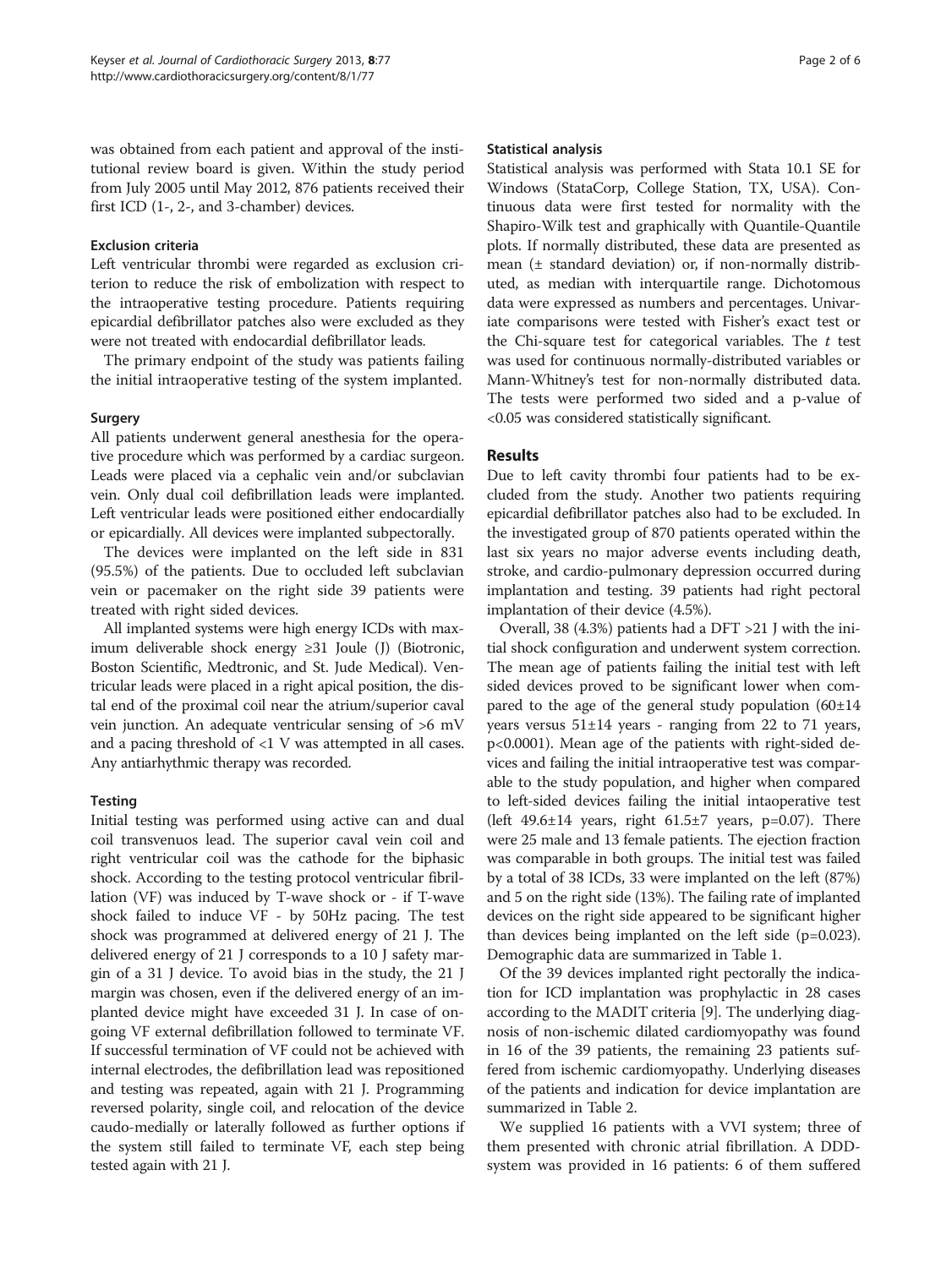<span id="page-2-0"></span>Table 1 Successful versus unsuccessful initial intraoperative testing

|                     | Left sided<br>implantation | <b>Right sided</b><br>implantation | <b>Total</b> |  |
|---------------------|----------------------------|------------------------------------|--------------|--|
| Successful [n; %]   | 798; 96%                   | 34: 87%                            | 832          |  |
| Unsuccessful [n; %] | 33; 4%                     | 5:13%                              | 38           |  |
| Total               | 831                        | 39                                 | 870          |  |
|                     |                            | p-value (FET)                      | 0.023        |  |

FET - Fisher's exact test.

from sick sinus syndrome, 6 from intermittent atrial fibrillation, two patients from AV block II type Mobitz and AV block III, respectively. Seven patients were treated with cardiac resynchronization therapy (CRT-D) due to additional left bundle branch block (Table [3](#page-3-0)). Right ventricular sensing was adequate in all patients with 10.8±3 mV. The pacing threshold was 0.6±0.2 V/0.5 ms. None of the patients received amiodarone or any other antiarhythmic therapy at the time of implantation.

All patients successfully reached a DFT  $\leq$  21 J (that is a safety margin  $> 10$  J) by changing the position of the ICDlead, replacing the device and/or optimizing the shock configuration (Table [4](#page-3-0)).

#### **Discussion**

As the implantation of ICDs from the left pectoral region is accepted standard procedure, right sided implantations remain an exception [[2-8\]](#page-4-0). A glimpse into the future unveils an increasing number of system revisions due to lead dysfunction and infections [[10](#page-4-0)]. Consecutively the number of ICDs implanted in the right pectoral region will increase, and the question of intraoperative testing in rightsided devices will gain a new and more important quality.

Significant higher thresholds of right pectorally implanted ICDs as compared to left-sided implantations have been reported, and most of the literature was published prior to the introduction of high energy devices with a new generation of capacitors with quick energy supply [\[2](#page-4-0)-[8\]](#page-4-0). A failing of intraoperative testing has so far explicitly only been discussed in a case report [[11\]](#page-4-0).

Only the determination of the DFT or a safety margin of 10 J tested intraoperatively indicates appropriate function of the implanted system. Furthermore, the detection of

Table 2 Baseline characteristics

ventricular arrhythmias (VAs, e.g. ventricular tachycardia and/or fibrillation), lead function, and system integrity are checked while testing, latter to detect the rare case of de-vice failure [\[12\]](#page-4-0). The aim of a safety margin of  $10$  J – as in our study – lowers the probability of retesting. In addition, testing a 10 J safety margin tends to have enough evidence and is generally accepted [[13](#page-4-0)].

In our study, designed to include all consecutive patients (all comers), we found a failing first shock rate of 13% in patients having their device implanted right pectorally. An inadequate safety margin of less than 10 J is found in 6.2% up to 17% of patients receiving an ICD (left sided) [\[14,15](#page-5-0)]. In left pectorally implanted ICDs, lead repositioning, device relocation, additional leads, and changing device polarity are recommended to avoid insufficient therapy, e.g. failing of necessary cardioversion and/or defibrillation, if the intraoperative test fails [\[16-18](#page-5-0)].

In the study of Kirk [\[7](#page-4-0)] one fourth (25) of the patients received right-sided implants of ICDs. The study population is rather small. Only one patient failed adequate intraoperative DFT-testing. Neither Gold [\[8](#page-4-0)] nor we experienced such a high amount of patients presenting contraindications for left-sided implants. As the populations obviously differ concerning indication to rightsided implantation they seem not to be comparable.

Gold [[8](#page-4-0)] used a DFT-protocol not being completed in three patients (7.3%) with right-sided implants because of high thresholds. Yet Gold does not describe alterations of the implants to achieve appropriate intraoperative testing results. And he found a near doubling of the mortality rate among patients with right-sided implants in his follow up. The question arouses whether there might be a link between testing failure and mortality in the study of Gold. We tested a safety margin, having found an initial failing of the intraoperative test in 5 patients. All these five patients achieved an appropriate safety margin of ≤21 J by altering the ICD system implanted (see Table [4](#page-3-0)).

An adequate ventricular sensing of  $>6$  mV (10.8 $\pm$ 0.3 mV) and a pacing threshold of  $\langle 1 \rangle$  V (0.6 $\pm$ 0.2 V/0.5 ms) was achieved in all patients, prior to testing. As all our patients achieved these values we must question whether right ventricular stimulation threshold alone has enough evidence for appropriate device function [[19](#page-5-0)]. Five of our

| IMMIS & DUJSIIIS SHUIUSSSIIJSISJ |                         |                     |          |                                 |                    |         |  |
|----------------------------------|-------------------------|---------------------|----------|---------------------------------|--------------------|---------|--|
| Variable                         | Left sided implantation |                     |          | <b>Right sided implantation</b> |                    |         |  |
|                                  | Successful [n=798]      | Unsuccessful [n=33] | p-value  | Successful [n=34]               | Unsuccessful [n=5] | p-value |  |
| Age [years]                      | $60 \pm 14$             | $50 + 14$           | < 0.0001 | $63 \pm 13$                     | $62 \pm 7$         | 0.77    |  |
| Gender                           |                         |                     |          |                                 |                    |         |  |
| Males                            | 637                     | 22                  | 0.08     | 27                              |                    | 0.57    |  |
| Females                          | 161                     | 11                  |          |                                 |                    |         |  |
| Ejection fraction [%]            | $27 + 12$               | $24 + 12$           | 0.15     | $26 + 12$                       | $28 + 8$           | 0.72    |  |

Comparisons. Age: Unsuccessful left versus Unsuccessful right: p=0.07.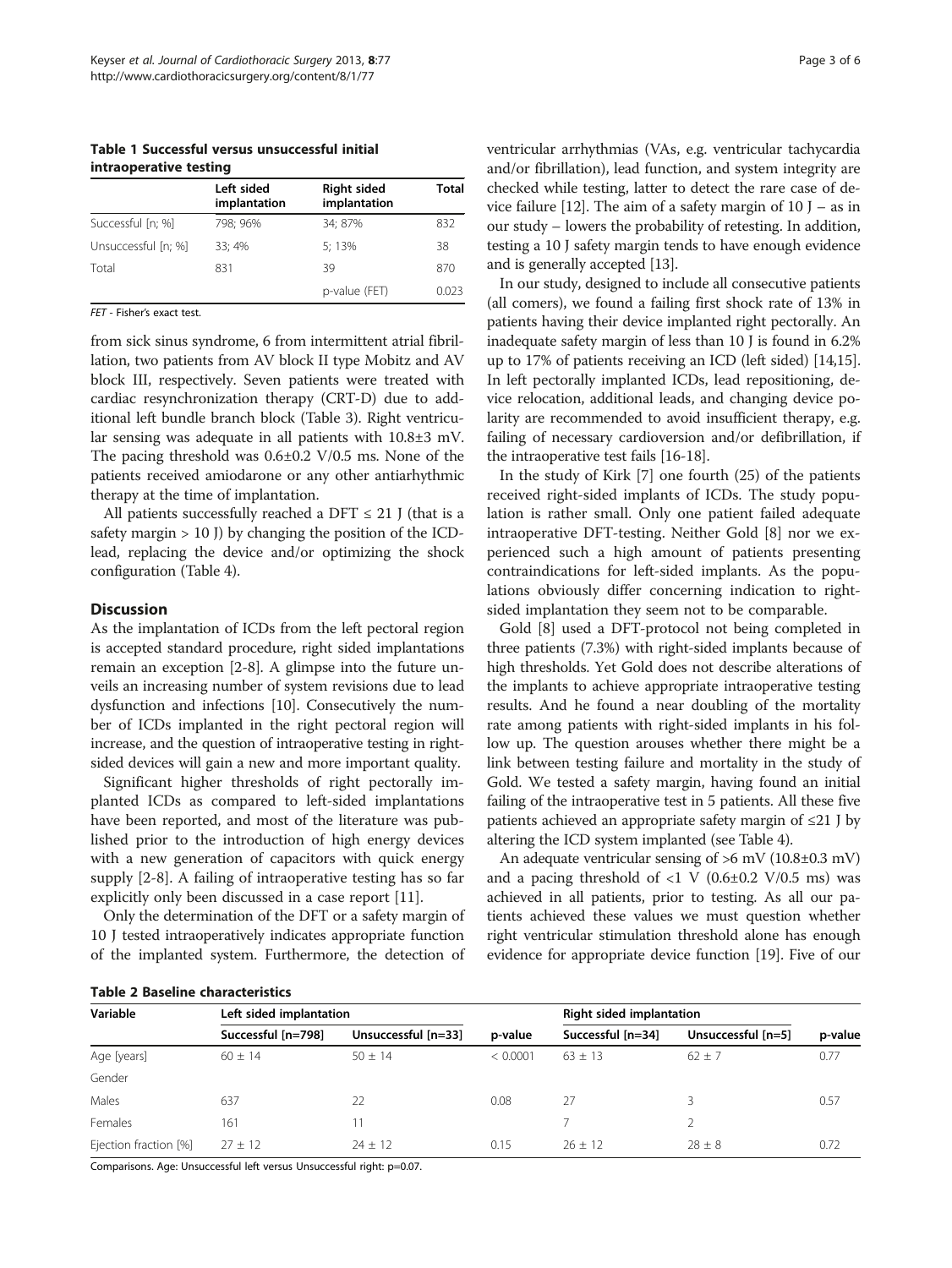|                   | Left implantation    |                        |                    | <b>Right implantation</b> |            |              |  |
|-------------------|----------------------|------------------------|--------------------|---------------------------|------------|--------------|--|
|                   | DCM <sup>A</sup>     | ICM <sup>B</sup>       | Other <sup>C</sup> | <b>DCM</b>                | <b>ICM</b> | Other        |  |
| Successful [n; %] | 289; 93%             | 404; 98%               | 105; 100%          | 13; 81%                   | 21;91%     | $\mathbf{0}$ |  |
| Failure [n; %]    | 23;7%                | 10:2%                  | $0;0\%$            | 3;19%                     | 2:9%       | $\mathbf{0}$ |  |
|                   | $p < 0.0001$ (FET)   |                        |                    | $p = 0.63$ (FET)          |            |              |  |
|                   | Primary <sup>D</sup> | Secondary <sup>E</sup> |                    | Primary                   | Secondary  |              |  |
| Successful [n; %] | 566; 96%             | 232; 97%               |                    | 26; 77%                   | 2;40%      |              |  |
| Failure [n; %]    | 25:4%                | 8;3%                   |                    | 8; 23%                    | 3;60%      |              |  |
|                   | $p = 0.69$           |                        |                    | $p = 0.12$                |            |              |  |
|                   | <b>WF</b>            | DDD <sup>G</sup>       | CRT <sup>H</sup>   | WI                        | <b>DDD</b> | <b>CRT</b>   |  |
| Successful [n; %] | 496; 97%             | 204; 94%               | 98; 96%            | 14; 88%                   | 13; 81%    | 7;100%       |  |
| Failure [n; %]    | 17:3%                | 12; 6%                 | 4;4%               | $2:12\%$                  | 3:19%      | 0,0%         |  |
|                   | $p = 0.34$ (FET)     |                        |                    | $p = 0.82$ (FET)          |            |              |  |

<span id="page-3-0"></span>Table 3 Indications for the implantable defibrillator (ICD) implantation

 $FFT - Fisher's exact test.$ 

 $A$ DCM – Nonischemic dilatative cardiomyopathie.

 $B$ ICM – Ischemic cardiomyopathy.

Cother – Hypertrophic obstructive cardiomyopathy, amyloidosis, fibrosis.

 $P$ Primary – Primary prevention indication.

 $E$ Secondary – Seconardy prevention indication.

<sup>F</sup>VVI One chamber ICD.

G DDD Dual chamber ICD.

H CRT Cardiac resynchronization therapy.

39 patients had corrections of their implanted devices due to failing shock at the first attempt. Thus, our data will not strain the conclusion to refrain from intraoperative testing as a consequence of an adequate right ventricular threshold when implanting devices right pectorally.

Four of our 39 patients failing the initial intraoperative test had pacemaker leads implanted prior to the ICD implantation. The abandoned right ventricular lead of three of our six patients with right-sided devices might have had an impact on the testing procedure, even though Glikson has shown no increased risk of abandoned right ventricular leads in patients being supplied with leftsided ICDs [[20\]](#page-5-0).

Amiodarone is reported to have an impact on failing therapies in patients supplied with an ICD [[14,21](#page-5-0)]. Napp therefore recommends intraoperative ICD testing in these cases [[21\]](#page-5-0). As Napp especially recommends testing in young patients treated with amiodarone, and as Napp questioned the need of intraoperative testing in his title we must stress, that in absence of medication with amiodarone abstaining from testing cannot be recommended for right pectorally implanted ICDs. None of our patients failing the initial intraoperative test with right sided devices was treated with amiodarone or any other antiarhythmic medication perioperatively.

The need of cardioversion and/or defibrillation might be necessary as well when antitachycardia pacing (ATP) as alternative therapy of VAs for these severe arrhythmias fails [\[22\]](#page-5-0). Even if up to 80% of VAs may be treated sufficiently with ATP, this different mode of therapy cannot justify arguing against intraoperative testing, as Viskin concludes [\[23](#page-5-0)].

The main arguments against intraoperative testing are major adverse events such as intractable VF, hemodynamic deterioration, neurological impairment, and death [\[24-26](#page-5-0)].

Death in accordance to defibrillator testing has a prevalence of 0.016% in the Canadian population of 19067 patients through 0.2% of 440 patients published by Alter,

| No | Age [years] | Gender | Pace/sense            | Lead<br>reposition | Dual $\rightarrow$ single<br>coil lead | Reverse<br>polarity | <b>Device</b><br>reposition | Total no<br>of shocks <sup>p</sup> |
|----|-------------|--------|-----------------------|--------------------|----------------------------------------|---------------------|-----------------------------|------------------------------------|
|    | 50          | Male   | 0.5 V; 0.5 ms/14 mV   |                    |                                        |                     |                             | 5(2)                               |
|    | 70          | Male   | $0.7$ V: 0.5 ms/11 mV |                    |                                        |                     |                             | 3(1)                               |
| 3  | 64          | Female | 0.4 V; 0.5 ms/16 mV   |                    |                                        |                     |                             | 7(3)                               |
| 4  | 63          | Male   | 0.9 V; 0.5 ms/10 mV   |                    |                                        |                     |                             | 3(1)                               |
| 5. | 61          | Female | 0.7 V; 0.5 ms/15 mV   |                    |                                        |                     |                             | 3(1)                               |

Table 4 Corrective measures in patients with primary right sided implantation

<sup>A</sup>No of intraoperative shocks; (no of external defibrillations).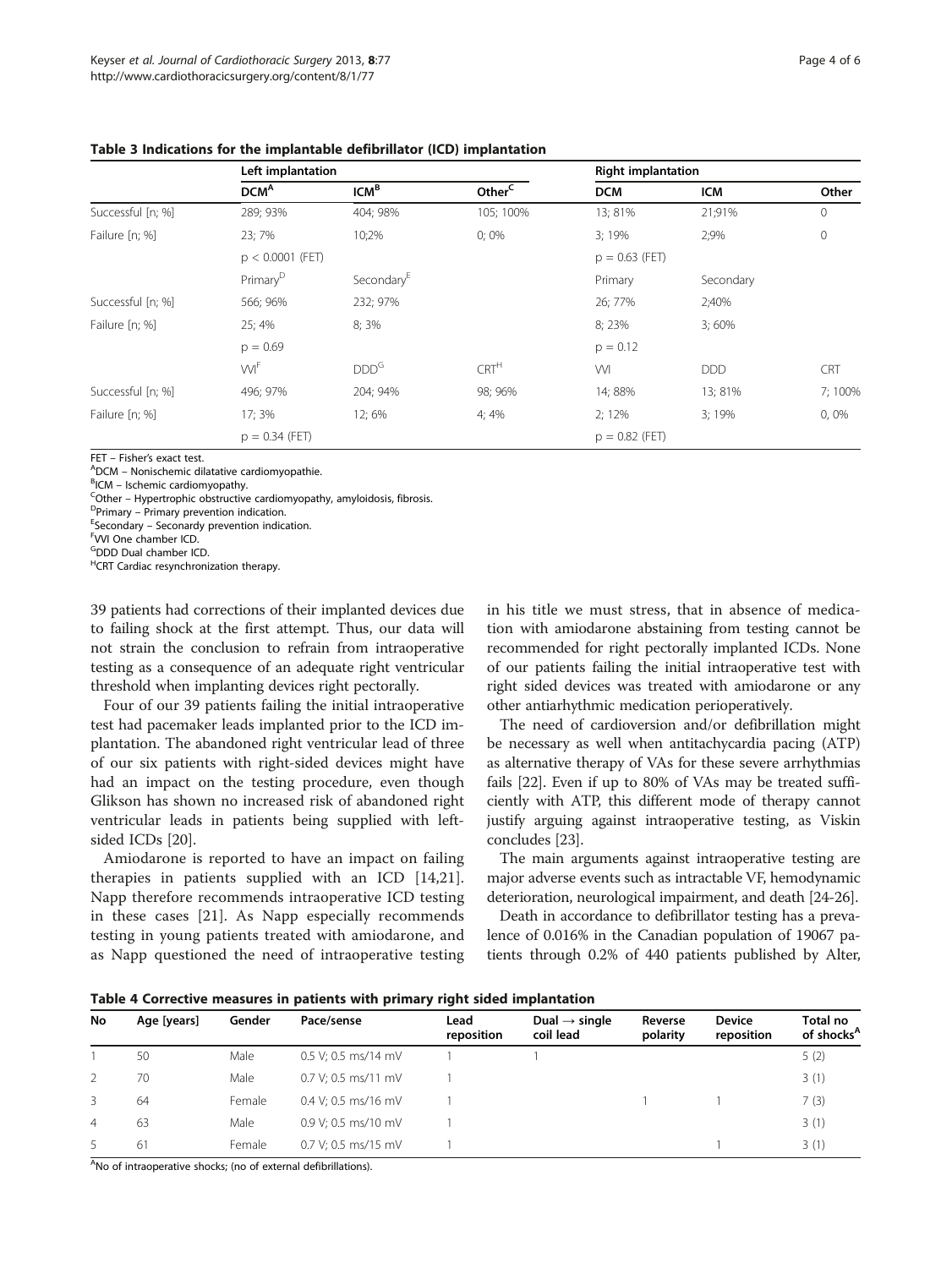<span id="page-4-0"></span>and 0.4% stated by Kolb [\[24,25,27](#page-5-0)]. Strokes have been observed in 0.026% in the Canadian study through 0.5% by Alter [[24,25](#page-5-0)]. The Canadian study is being multiply cited in the use for arguments against intraoperative testing. But Healey could verify these results in his study of 2173 patients finding no differences in the perioperative complications in patients having been tested or not [[28](#page-5-0)]. In our total collective of 1668 patients treated since 1996 we observed no stroke and no deaths related to intraoperative testing. An adequate surgical implantation time as well as a strict agreement in the operating theatre concerning therapeutically procedures in case of intractable VF enhances the safety of a patient.

Stickberger et al. assumed an efficacy of about 5% when additional modifications of the implanted systems are necessary to achieve an adequate DFT [[29\]](#page-5-0). Our system revisions after failed initial testing, however, were uniformly successful.

Finally, Strickberger states that the elimination of DFT or safety margin testing offers the opportunity to treat more patients with ICDs [\[29](#page-5-0)]. But would we willingly accept a high failing rate in our patients, especially when implanting devices right-sided? Even if ICDs represent a life-saving tool in the therapy of sudden onsets of VAs physicians should not abandon the standard of care for their patients.

# Conclusion

The development of new ICD-leads, shock algorithms, high energy defibrillators, and quick energy supply has improved the ICD devices. Nevertheless, the implantation of ICDs on the right side results in significantly higher failure rate of successful terminating intraoperatively induced ventricular fibrillation. Alterations of the implanted system such as lead repositioning, device relocation, and changing device polarity are effective means to achieve sufficient sensing of VAs and an appropriate safety margin to terminate life threatening VAs. The data of our study strongly suggest the necessity of intraoperative ICD testing in right-sided implanted ICDs.

#### Abbreviations

ATP: Antitachycardia pacing; AV block: Atrioventricular block; CRT-D: Cardiac resynchronization therapy -defibrillator; DCM: Dilative cardiomyopathy; ICD: Implantable cardioverter defibrillator; DFT: Defibrillation threshold; DDD: Duel chamber; EF: Ejection fraction; ICM: Ischemic cardiomyopathy; J: Joule; ms: Millisecondes; mV: millivolt; V: Volt; VA: Ventricular arhythmia; VF: Ventricular fibrillation; VVI: One chamber.

#### Competing interests

The authors declare that they have no competing interests.

#### Authors' contributions

AK is the guarantor of the manuscript. AK contributed to the study conception and desig; acquisition, analysis and interpretation of data; drafting the article; and revising, reading, and approving the final version of the article. MKH contributed to conception and design and helped draft the manuscript. EÜ contributed substantially to the design and to the

interpretation of data. SW helped draft the manuscript and contributed to the interpretation of data. CS contributed to conception and design of the study, contributed to the interpretation and helped draft the manuscript. CD helped design the study, contributed to the conception, performed the statistical analysis and helped draft the manuscript. All authors read and approved the final manuscript.

#### Acknowledgement

M Ried assisted in acquisition of data and read and approved the manuscript. S Festner and C Jungbauer assisted in acquisition of data. We thank all the staff of the departments involved in patient care and evaluation.

#### Author details

<sup>1</sup>Department of Cardiothoracic Surgery, University Medical Center, Regensburg, Germany. <sup>2</sup> Department of Cardiology, University Medical Center Regensburg, Germany. <sup>3</sup>Department of Anesthesiology, Regensburg, Germany.

#### Received: 12 November 2012 Accepted: 8 April 2013 Published: 11 April 2013

#### References

- 1. Dickstein K, Cohen-Solal A, Filippatos G, McMurray JJ, Ponikowski P, Pole-Wilson PA, et al: **ESC quidelines for the diagnosis and treatment of** acute and chronic heart failure2008: the task force for the diagnosis and treatment of acute and chronic heart failure 2008 of the European Society of Cardiology. Developed in collaboration with the Heart Failure Association of the ESC (HFA) and endorsed by the European Society of Intensive Care Medicine (ESICM). Eur Heart J 2008, 29:2388–2442.
- 2. Epstein AE, Kay GN, Plumb VJ, Voshage-Stahl L, Hull M: Elevated defibrillation threshold when right-sided venous access is used for nonthoracotomy ICD lead implantation. J Cardiovesc Electrophysiol 1995, 11:979.
- 3. Natale A, Sra J, Geiger MJ, Newby K, Akhtar M, Pacifico A: Right side implant of the unipolar single lead defibrillation system. Pace 1997, 20:1910–1912.
- 4. Jensen SM, Pietersen A, Chen X: Implantation of Can Implantable Defibrillators in the right pectoral region. Pace 1998, 21:476–477.
- 5. Roberts PR, Allen S, Betts T, Urban JF, Whitman T, Euler DE, Kallok MJ, Morgan JM: Increased defibrillation threshold with right-sided active pectoral can. J Intervent Cardiac Electrophysiol 2000, 2:245–249.
- 6. Fonteyne W, Rottiers H, Tavernier R: Experience with right sided implantation of transvenous active can cardioverter defibrillators. Europace 2001, 2(Suppl 1):A30.
- 7. Kirk MM, Shorofski SR, Gold MR: Comparison of the effects of active left and right pectoral pulse generators on defibrillation efficacy. Am J Cardiol 2001, 88:1308–1311.
- 8. Gold MR, Shih HT, Herre J, Breiter D, Zhang Y, Schwartz M: Comparison of defibrillation efficacy and survival associated with right versus left pectoral placement for implantable defibrillators. Am J Cardiol 2007, 100:243–246.
- 9. Moss AJ, Zareba WJ, Hall WJ, Klein H, Wilber DJ, Cannom DS, Daubert JP, Higgins SL, Brown MW, Andrews ML: Prophylactic implantation of a defibrillator in patients with myocardial infarction and reduced ejection fraction. N Engl J Med 2002, 346:877–883.
- 10. Greenspon AJ, Patel JD, Lau E, Ochoa J, Frisch DR, Ho RT, Pavri BB, Kurtz SM: 16-year tends in the infection burden of pacemakers and implantable cardioveter-defibrillators in the United States. J Am Coll Cardiol 2011, 58:1001–1006.
- 11. Patton K, Reddy V: Optimizing the defibrillation vector with a right-sided implantable cardioverter-defibrillator. Hear Rhythm 2004, 6:756.
- 12. Ideker RE, Epstein AE, Plump VJ: Should shocks still be administered during impantable cardioverter-defibrillator insertion? Hear Rhythm 2005, 2:462–463.
- 13. Day JD, Doshi RN, Belott P, Birgersdotter-Green U, Behboodikhah M, Ott P, Glatter KA, Tobias S, Frumin H, Lee BK, Merillat J, Wiener I, Wang S, Grogin H, Chun S, Patrawalla R, Crandall B, Osborn JS, Weiss JP, Lappe DL, Neuman S: Inductionless or limited shock testing is possible in most patients with implantable cardioverter- defibrillators/cardiac resynchronization therapy defibrillators: results of the multicenter ASSURE Study (arrhythmia single